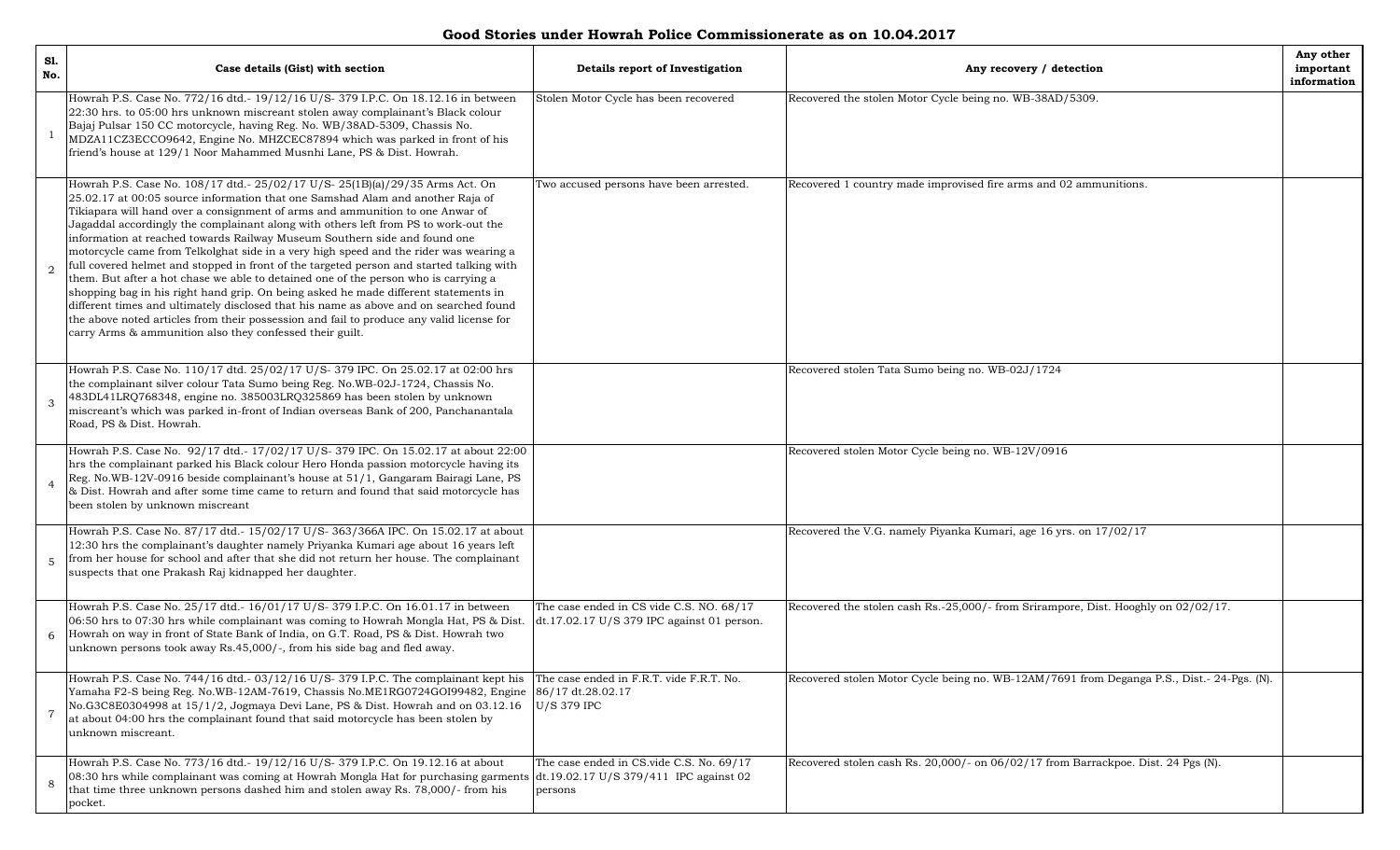| S1.<br>No.   | Case details (Gist) with section                                                                                                                                                                                                                                                                                                                                                                                                                                                                                                                                                                                                                                                                                                                                                                                                                                                                                                                                                                                                                                                                                                                                                                                                                                                                                                                                                                                                                                                                                                                                                                                                                                                                                           | Details report of Investigation                                                                                                                                                                                                                                                                                                                                                                                                                                                                   | Any recovery / detection                                                                                                                | Any other<br>important<br>information |
|--------------|----------------------------------------------------------------------------------------------------------------------------------------------------------------------------------------------------------------------------------------------------------------------------------------------------------------------------------------------------------------------------------------------------------------------------------------------------------------------------------------------------------------------------------------------------------------------------------------------------------------------------------------------------------------------------------------------------------------------------------------------------------------------------------------------------------------------------------------------------------------------------------------------------------------------------------------------------------------------------------------------------------------------------------------------------------------------------------------------------------------------------------------------------------------------------------------------------------------------------------------------------------------------------------------------------------------------------------------------------------------------------------------------------------------------------------------------------------------------------------------------------------------------------------------------------------------------------------------------------------------------------------------------------------------------------------------------------------------------------|---------------------------------------------------------------------------------------------------------------------------------------------------------------------------------------------------------------------------------------------------------------------------------------------------------------------------------------------------------------------------------------------------------------------------------------------------------------------------------------------------|-----------------------------------------------------------------------------------------------------------------------------------------|---------------------------------------|
| $\mathbf{Q}$ | Howrah P.S. Case No. 64/17 dtd.- 07/02/17 U/S-379 I.P.C. On 06.02.17 at about 1:00<br>hrs complainant's brother-in-law parked his Toto in front of his house. Later when he<br>coming at his Toto he did not found his Toto. Complainant suspected that one Md. Imran person.<br>s/o Md. Aftab of Belilious Road, Jolapara, PS & Dist. Howrah was stolen away the said<br>Toto                                                                                                                                                                                                                                                                                                                                                                                                                                                                                                                                                                                                                                                                                                                                                                                                                                                                                                                                                                                                                                                                                                                                                                                                                                                                                                                                             | The Case ended in C.S. vide C.S. No. 98/17<br>dt.28.02.17 U/S 379/411 IPC against 01                                                                                                                                                                                                                                                                                                                                                                                                              | Recovered stolen Toto being no. 0741 on 09/02/17 from beside Ballygola, East-West bye pass,<br>P.S. + Dist.- Howrah                     |                                       |
| 10           | Howrah P.S. Case No. 88/17 dtd.- 16/02/17 U/S-379 I.P.C. On 15.02.17 at about 22:00 Stolen Motor Cycle has been recovered<br>hrs the complainant parked his Honda CBR 250R red colour motorcycle having its<br>bearing No. WB/07G-4223, Engine No. MC42E0008052, Chassis No.<br>ME4MC421GB8004550 at In-front of 32 & 33, Barada Charan Bhattacharjee Lane, PS &<br>Dist. Howrah and next day morning the complainant found that said motorcycle has<br>been stolen by unknown miscreant.                                                                                                                                                                                                                                                                                                                                                                                                                                                                                                                                                                                                                                                                                                                                                                                                                                                                                                                                                                                                                                                                                                                                                                                                                                  |                                                                                                                                                                                                                                                                                                                                                                                                                                                                                                   | Recovered the stolen Motor Cycle being no. WB-07G/4223 on 16/02/17 from Charu Chandra<br>Singha Lane, P.S.+Dist.- Howrah                |                                       |
| 11           | Dasnagar PS Case No - 36/17 dtd - 13.02.17 U/S 363/366A IPC & 12 POCSO Act<br>Gist-The fact of the case in brief is that on 13.02.17 one Bikash Koley S/O Netai Ch<br>Koley of Uttar Balitikuri Khaldharpara, Near Netaji Seba Samity Club, PS- Dasnagar,<br>Howrah called at Dasnagar PS and submitted a written complainant to the effect that on<br>12.02.17 at about 20.00 hrs complainant's minor daughter namely Trisa Koley (15+) was<br>missing and complainant suspected that his daughter was kidnapped by Sagar Bera<br>S/O Uttam Bera of Uttar Balitikuri Khaldharpara, PS- Dasnagar, Howrah                                                                                                                                                                                                                                                                                                                                                                                                                                                                                                                                                                                                                                                                                                                                                                                                                                                                                                                                                                                                                                                                                                                   | VG was recovered and accd Sagar Bera S/O<br>Uttam Bera of Uttar Balitikuri Khaldharpara,<br>PS- Dasnagar, Howrah was arrested was<br>arrested.                                                                                                                                                                                                                                                                                                                                                    | V.G- Trisa Koley (15+) D/O Bikash Koley of Uttar Balitikuri Khaldharpara, Near Netaji Seba<br>Samity Club, PS- Dasnagar, was recovered. |                                       |
| 12           | Malipanchghora PS Case No-47/17, Dt-27.2.17 U/S 399/402 IPC & 25(1A) Arms Act.<br>PO: - On Gopal Ghopsh Lane beside Railway Track, PS-MP Ghora, Howrah.<br>DO: -On 27.2.17 at 21.45 hrs.<br>Complainant:-SI Sufi Ashraful Haque of PS-MP Ghora, Howrah.<br>Arrest: - i) Rabi Biswas (30y) S/O- Siddhartha Biswas of Liluah Chakpara, Manshapara<br>Lalgate, PS- Liluah, Howrah, ii) Sanjay Shaw (22y) S/O Shib Pujan Shaw of Dakshin<br>Naldanga, PO- Bandel, PS- Chuchura, Hooghly.<br>Seized: - i) One Iron Bhojali measuring about 12", ii) One Iron Shovel measuring about<br>04 feet were seized.<br>Gist: - On 27.02.17 at about 22.30 hrs onwards on the tip of source information, police<br>team held raid at Gopal Ghosh Lane beside Railway Line under PS- Malipanchghora,<br>Howrah & arrested i) Rabi Biswas (30y) S/O- Siddhartha Biswas of Liluah Chakpara,<br>Manshapara Lalgate, PS- Liluah, Howrah, ii)Sanjay Shaw (22y) S/O Shib Pujan Shaw of<br>Dakshin Naldanga, PO- Bandel, PS- Chuchura, Hooghly who along with Rakesh Hela,<br>Ajay, Kalua & others assembled there to commit dacoity in any road-side godown at<br>Gopal Ghosh Lane area and i) One Iron Bhojali measuring about 12", ii) One Iron Shovel<br>measuring about 04 feet were seized from their respective possessions. On the basis of<br>complaint of SI Sufi Ashraful Hoque, Malipanchghora PS Case No. 47/17Dt. 27.02.17<br>u/s 399/402 IPC & 25 (1A) Arms Act has been started. Rabi Biswas & Sanjay Shaw<br>previously committed snatching in Bandel GRP Areas and were arrested severally. They<br>are also wanted in Belur PS cases also. Rabi Biswas was arrested in Babudanga More<br>Indane Gas Distributors Office (MPG) | IO has arrested the accused persons namely i)<br>Rabi Biswas (30y) S/O- Siddhartha Biswas of<br>Liluah Chakpara, Manshapara Lalgate, PS-<br>Liluah, Howrah, ii) Sanjay Shaw (22y) S/O Shib<br>Pujan Shaw of Dakshin Naldanga, PO- Bandel,<br>PS- Chuchura, Hooghly & (iii) Kalua @ Suresh<br>Singh (24) S/O Dudheswar Singh of 9/A/1,<br>Ram Dhan Ghosh Lane, PS Belur.<br>IO has held raid to arrest absconder accused<br>namely (i) Rakesh Hela and (ii) Ajay.<br>Investigation is in progress. | Seizure (i) One Iron Bhojali measuring about 12", ii) One Iron Shovel measuring about 04 feet<br>were seized.                           |                                       |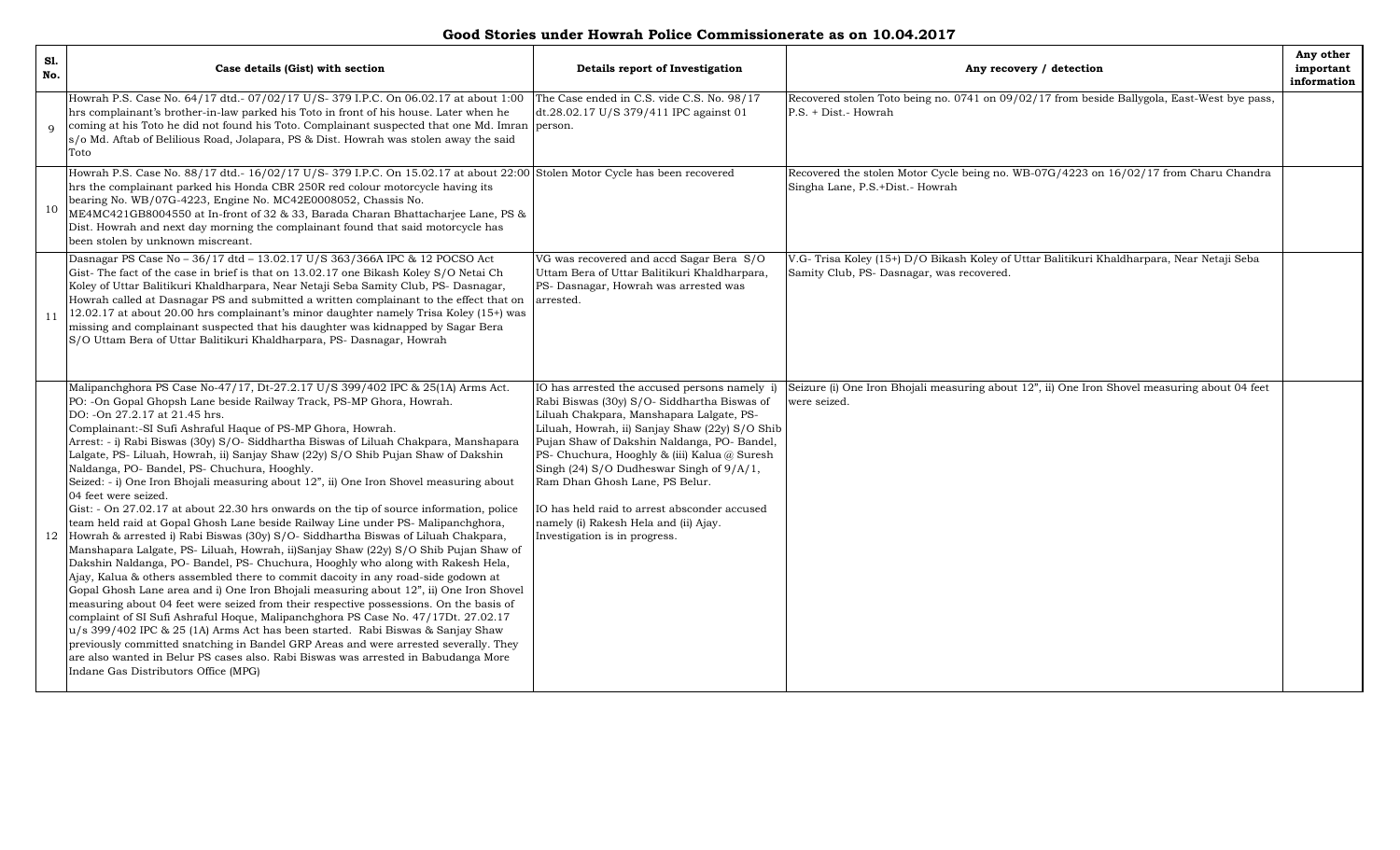**Good Stories under Howrah Police Commissionerate as on 10.04.2017**

| S1.<br>No. | Case details (Gist) with section                                                                                                                                                                                                                                                                                                                                                                                                                                                                                                                                                                                                                                                                                                                                                                                                                                                                                                           | Details report of Investigation                                                                                                                                                                                                                                                                                                                                                                                                                                                                                                                                                                                                                                                                                                                           | Any recovery / detection                                                                                                                                                                                                                                                                                                                                                                                                                                                                                                                                                                                                                                                                                                                                                                                                                                                                                                                                                                                                                                                                                                                                                                                                                                                                                                                                                                                                                                                                                                                                                                                                                                                                                                                                                                                                                                                                                                                                                                                                                                                                                                                                                                                                                                                                                                                                                                                                                                                                                                                                                                                                                                            | Any other<br>important<br>information                                                                                                                                                                |
|------------|--------------------------------------------------------------------------------------------------------------------------------------------------------------------------------------------------------------------------------------------------------------------------------------------------------------------------------------------------------------------------------------------------------------------------------------------------------------------------------------------------------------------------------------------------------------------------------------------------------------------------------------------------------------------------------------------------------------------------------------------------------------------------------------------------------------------------------------------------------------------------------------------------------------------------------------------|-----------------------------------------------------------------------------------------------------------------------------------------------------------------------------------------------------------------------------------------------------------------------------------------------------------------------------------------------------------------------------------------------------------------------------------------------------------------------------------------------------------------------------------------------------------------------------------------------------------------------------------------------------------------------------------------------------------------------------------------------------------|---------------------------------------------------------------------------------------------------------------------------------------------------------------------------------------------------------------------------------------------------------------------------------------------------------------------------------------------------------------------------------------------------------------------------------------------------------------------------------------------------------------------------------------------------------------------------------------------------------------------------------------------------------------------------------------------------------------------------------------------------------------------------------------------------------------------------------------------------------------------------------------------------------------------------------------------------------------------------------------------------------------------------------------------------------------------------------------------------------------------------------------------------------------------------------------------------------------------------------------------------------------------------------------------------------------------------------------------------------------------------------------------------------------------------------------------------------------------------------------------------------------------------------------------------------------------------------------------------------------------------------------------------------------------------------------------------------------------------------------------------------------------------------------------------------------------------------------------------------------------------------------------------------------------------------------------------------------------------------------------------------------------------------------------------------------------------------------------------------------------------------------------------------------------------------------------------------------------------------------------------------------------------------------------------------------------------------------------------------------------------------------------------------------------------------------------------------------------------------------------------------------------------------------------------------------------------------------------------------------------------------------------------------------------|------------------------------------------------------------------------------------------------------------------------------------------------------------------------------------------------------|
| 13         | Bally PS case No.117/16 dated 17.09.16 u/s 395/397 IPC & 25/27 arms Act.<br>Gist- On 17.09.2016 at 23.05 hrs complainant Sri Pradip Saha S/O Lt. Chittaranjan<br>Saha of 12/150 Satish Chakraborty Lanr, PS Bally, Howrah came to PS and submitted a<br>written complaint to the effect that on 17.09.2016 at about 04.00 hrs, complainant was<br>proceeding towards Belur Rail Station. Near Sarajini Naidu Pally & M.L.B. Road Xing, 6<br>(six) miscreants in 3 Motor Cycles came in front of him and robbed away cash of Rs.<br>1100/- on gun point. Miscreants abused him and also took away some coins too. On the<br>basis of the written complaint the above noted case has been started.                                                                                                                                                                                                                                           | During investigation, arrested the following<br>accused persons namely - 1. Bapi Das $@$<br>Rotan Das @ Bapi Mohanty (28) s/o Amiyo<br>Mohanty of Belgachhia Bhagar, Daspara, PS.<br>Liluah, HPC. - Shown Arrested on 26.09.16<br>2. Rohan Roy @ Kalo Billi (19) s/o Asoke Roy of<br>Bhattanagar, Sukantapally, PS Liluah, HPC--<br>Shown Arrested on 26.09.16.<br>3. Ankit Singh (25) s/o Surindar Singh of<br>117/12, Chakpara, Lalgate, Manasha Colony<br>PO. Bhattanagar PS Liluah, HPC -- Shown<br>Arrested on 26.09.16.<br>4. Raju Bairagya (22) s/o Shyamal Bairagya of<br>Bhattanagar, Daga Bagan , Jhilpar STC Road<br>5. Suraj Singh @ Bhondar (25) s/o Bijoy<br>Bahadur Singh of Sapuipara PS. Nischinda,<br>HPC -- Shown Arrested on 26.09.16 | 1. 1.1 One round .303 live ammunition.<br>(Above noted article was seized from the residential room of accused Rohan Roy @ Kalo Billi<br>kept hidden behind mirror of the room: seized from his exclusive possession & seized as<br>alamath of this case)<br>2.2.1. One round .303 live ammunition<br>(Above noted article was seized from the residential room of accused Bapi Das kept hidden<br>with a small box where he keeps his personnels belongingsb, seized from his exclusive<br>possession & seized as alamath of this case)<br>3. 3.1 One round .303 live ammunition (Above noted article was seized from the residential<br>room of accused Ankit singh kept hidden within the wearing apprals pocket, which was kept<br>within his personnel trunk, seized from his exclusive possession & seized from his exclusive<br>possession as alamath of this case)<br>3.3.1. Cash of Rs 1800/- (Eighteen hundred) which was seized from the accused persons (Joint<br>possession) of all five accused persons in c/w Bally PS Case no. 118/16 dated 17.09.16 u/s<br>PS. Liluah, HPC -- Shown Arrested on 26.09.16 395/397 IPC & 25/27 Arms Act. The afore said cash was in c/w Bally PS Case no. 118/16<br>dated 17.09.16 $u/s$ 395/397 IPC & 25/27 Arms Act But the total amount of stolen cash in<br>$c/w$ that case was only 600/-. Rest Rs 1200/- was stolen cash (with some coins), which was<br>also recovered from them in $c/w$ that case. So, with a view to return the cash to the<br>complainant of this instant case (Bally $117/16$ ) IO re-seized the afore said cash as SR property<br>of the instant case. Seized from the joint possession of the all arrested five remand accused<br>persons.<br>4.4.1 One improvised fire arms measuring 11" in length fitted with butt, body barrel, firing pin,<br>spring, and trigger hammer etc, seized from the exclusive possession of accused Bapi Das.<br>4.2 One improvised fire arms measuring 10" in length fitted with butt, body barrel, firing pin,<br>spring, trigger hammer etc, seized from the exclusive possession of accused Ankit Singh.<br>4.3 One improvised fire arms measuring 9" in length fitted with butt, body barrel, firing pin,<br>spring, trigger hammer etc, seized from the exclusive possession of accused Rohan roy $@$ Kalo<br>billi.<br>All the alamath were seized in c/w Bally PS Case no. 118/16 dated 17.09.16 u/s 395/397<br>IPC & 25/27 Arms Act from the exclusive possession of accused persons during $P/C$ period in<br>c/w said case. These alamaths were used in c/w instant case, so, all these arms are being re-<br>seized as alamath of the case. | To collect of<br>Arms Expert<br>opinion &<br>obtaining<br>necessary<br>sanction order<br>from Hon'ble<br>CP after<br>collection of<br>Arms Expert<br>opinion<br>submit Final<br>Form of this<br>case |
| 14         | Bally PS case No.118/16 dated 17.09.16 u/s 395/397 IPC & 25/27 arms Act<br>Gist - On 17.09.2016 at 23.15 hrs one complainant Jayanta Poddar s/o Subash Podder<br>of4/22 M.L.B Road, P.S Bally, Howrah came to PS and submitted a written complaint to<br>the effect that today on 17.09.2016 at about 04.15 hrs he was proceeding towards his<br>home from Belur Rail Station down M.L.B. Road, after completion of his night duty. In<br>front of Nani Bala Park beside Vivakananda Pally, 6 (six) miscreants in 3 Motor Cycles<br>came in front of him and robbed away Rs. 600/- on gun point. Culprits also took away<br>his money bag with ATM Card and two mobile phones, having SIM Numbers i)<br>9804900088(Airtel) ii) 8013140695 (Aircel) and iii) 8820218758 (Reliance). Those<br>miscreants also assaulted the complainant with fist and blows. On the basis of the<br>written complaint the above noted case has been started. | All accused persons are arrested in c/w Bally<br>PS case No.117/16 dated 17.09.16 u/s<br>395/397 IPC & 25/27 arms Act.                                                                                                                                                                                                                                                                                                                                                                                                                                                                                                                                                                                                                                    | As noted in col no. 3 in Bally PS 117/16 dated 17.09.16 u/s 395/397 IPC & 25/27 arms Act.                                                                                                                                                                                                                                                                                                                                                                                                                                                                                                                                                                                                                                                                                                                                                                                                                                                                                                                                                                                                                                                                                                                                                                                                                                                                                                                                                                                                                                                                                                                                                                                                                                                                                                                                                                                                                                                                                                                                                                                                                                                                                                                                                                                                                                                                                                                                                                                                                                                                                                                                                                           | To collect of<br>Arms Expert<br>opinion &<br>obtaining<br>necessary<br>sanction order<br>from Hon'ble<br>CP after<br>collection of<br>Arms Expert<br>opinion<br>submit Final<br>Form of this<br>case |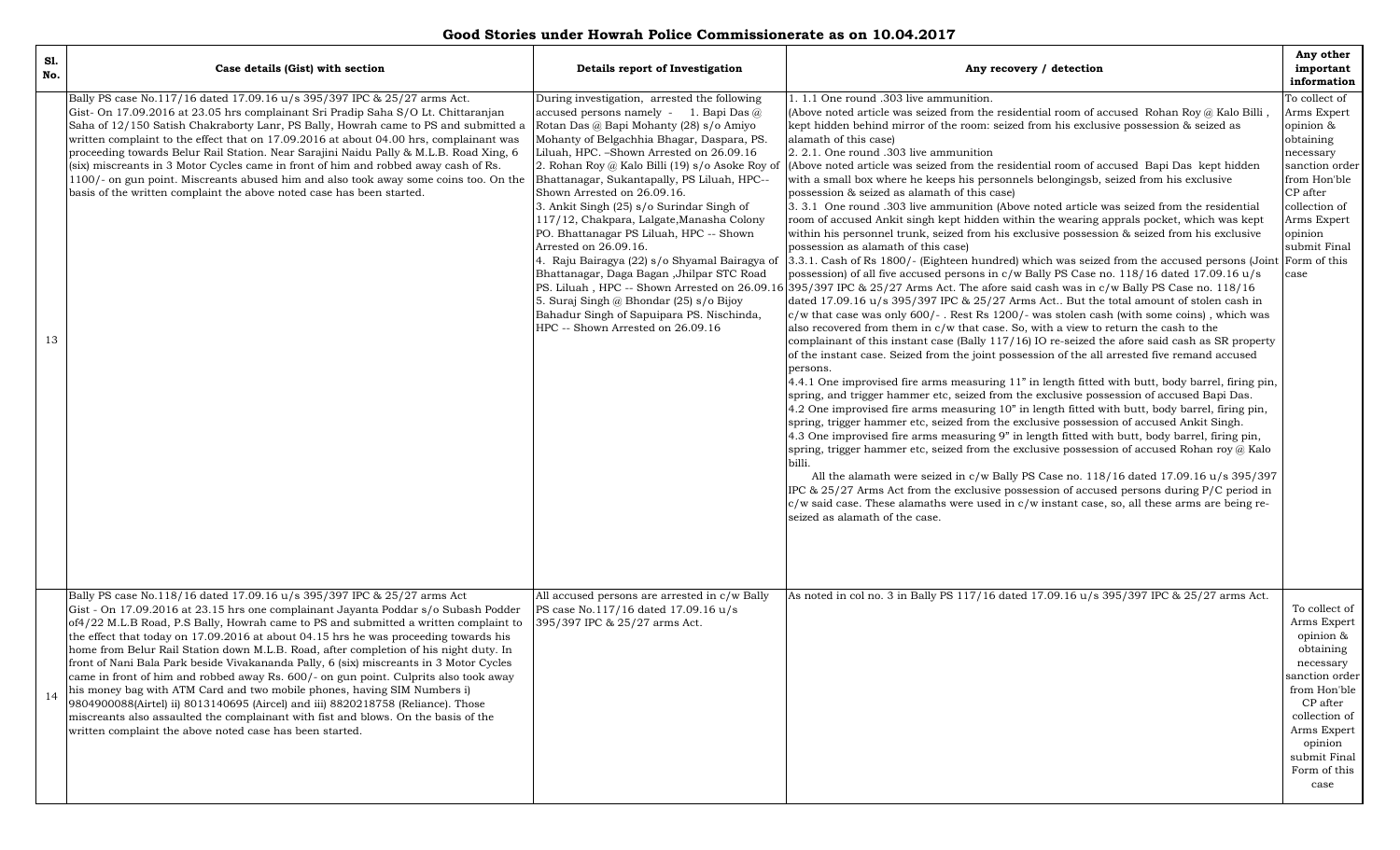| Good Stories under Howrah Police Commissionerate as on 10.04.2017 |  |  |
|-------------------------------------------------------------------|--|--|
|-------------------------------------------------------------------|--|--|

| S1.<br>No. | Case details (Gist) with section                                                                                                                                                                                                                                                                                                                                                                                                                                                                                                                                                                                                                        | Details report of Investigation                                                                                                                                                                                                                                                                                                                                                                                                                                                                                                                                                                                                                                                                                                                                                                                                                                                                                                                                                                           | Any recovery / detection                                                                                                                                                                                                                               | Any other<br>important<br>information |
|------------|---------------------------------------------------------------------------------------------------------------------------------------------------------------------------------------------------------------------------------------------------------------------------------------------------------------------------------------------------------------------------------------------------------------------------------------------------------------------------------------------------------------------------------------------------------------------------------------------------------------------------------------------------------|-----------------------------------------------------------------------------------------------------------------------------------------------------------------------------------------------------------------------------------------------------------------------------------------------------------------------------------------------------------------------------------------------------------------------------------------------------------------------------------------------------------------------------------------------------------------------------------------------------------------------------------------------------------------------------------------------------------------------------------------------------------------------------------------------------------------------------------------------------------------------------------------------------------------------------------------------------------------------------------------------------------|--------------------------------------------------------------------------------------------------------------------------------------------------------------------------------------------------------------------------------------------------------|---------------------------------------|
| 15         | Belur Ps Case no: $146/16$ dtd $06/08/16$ u/s 379 IPC and changing section 447/394 IPC<br>On 05/06/08/16 at about 02.20 hrs some unknown miscreant committed theft in<br>respect of 06(six) pieces old induction motor, 03(Three) Pieces old ceiling fan, 25 kgs<br>copper wire and cash worth Rs-6,700/= from Samrat Umbrella Co. Pvt. Ltd. Of 36/2<br>Belur Rd. P.S – Belur. On the basis of written complaint of night guard Dayamoy Tung<br>s/o Sambhu Tung the instant case has been recorded U/S 379 IPC                                                                                                                                          | During investigation PO was visited,<br>examined the available witnesses, recorded<br>their statement and it came to light that 3/4<br>miscreants entered in to the factory premises<br>and took away $Rs - 6,700/$ from the<br>complainant and also used one vehicle (like<br>the vehicles used by CESC) at the time of<br>occurrence. Not only had that it also comes to<br>know that the said miscreants also committed<br>an offence u/s 379 IPC under M.P. Ghora PS<br>area on the same day. After analyzing the CCTV<br>Footage we could find the accused who were<br>involved in this crime and arrested the accused<br>namely 1) Gullu @ Gulzar Alam s/o Lt Abdul<br>Hossain of 51 no Joy Bibi Rd, Ps- Belur,<br>Howrah 2) Mannu Kr. Mishra s/o lt Santosh<br>Mishra of 34 no Nayabasti PS- Rishra, Hooghly<br>3) Abdul Khalique @ Khalid (20) s/o Md<br>Samsuddin of 47 no Joy Bibi Rd, Ps-<br>Belur, Howrah                                                                                     | Seized the offensive vehicle WB-03/5929                                                                                                                                                                                                                |                                       |
| 16         | Belur Ps Case no: Belur Ps Case no: 331/15 dtd 17.12.15 u/s 395/397 IPC & 25/27<br>Arms Act.<br>On 17.12.15 at 00.45 hrs Belur PS registered the above noted case on the basis of<br>written complaint of the complainant that on 17.12.15 at 21.30 hrs. to 22.00 hrs. when<br>the complainant was sitting at his Jewelry Shop then three unknown persons forcibly<br>entered into the shop with fire arms and without any cause they fired the complainant's<br>husband. The accd. persons also taken away some gold ornaments. The complainant's<br>husband received bullet injury on his person and admitted Kolkata Medical College and<br>hospital | During investigation the I.O re-<br>seized (1)motor cycle bearing no - WB/18D-<br>4587 (SZX) and (2) one improvised automatic<br>pistol 7.65 mm and 4(four) Live 7.65 mm and<br>(3) one Country made improvised pipe gun<br>loaded with 01(one) round live<br>ammunition(8mm)were re-seized from Liluah<br>PS, after obtaining permission from the Ld.<br>Court, Howrah. IO Collected the finger print of<br>the suspect judicially <i>i.e</i> finger print of J.C<br>accused (1) Sandip Bit s/o lt Ramnath Bit of 15<br>no Rajendranath lane, (Alambazar) PS<br>Baranagar, BKPC, (2) Raju Bauri s/o lt Haridas<br>Bauri of 15, no Gobind Singh lane PS Golabari,<br>Howrah, (3) Chika @ Sourav @ Babu Dutta s/o<br>Tushar Kanti Dutta of Shantinagar,<br>Sanpuipara, PS- Nischinda (4) Sanu Singh s/o<br>lt Ashoke Singh of Kona, Votbagan, Khalpar, PS-<br>Liluah, Howrah, and send the same to the<br>Director-in-Charge, Finger Print Bureau, CID,<br>West Bengal, Bhawani Bhavan, Kolkata<br>700027. | (1)motor cycle bearing no - WB/18D-4587 (SZX) and (2) one improvised automatic pistol 7.65<br>mm and 4(four) Live 7.65 mm and (3) one Country made improvised pipe gun loaded with<br>01(one) round live ammunition(8mm) were re-seized from Liluah PS |                                       |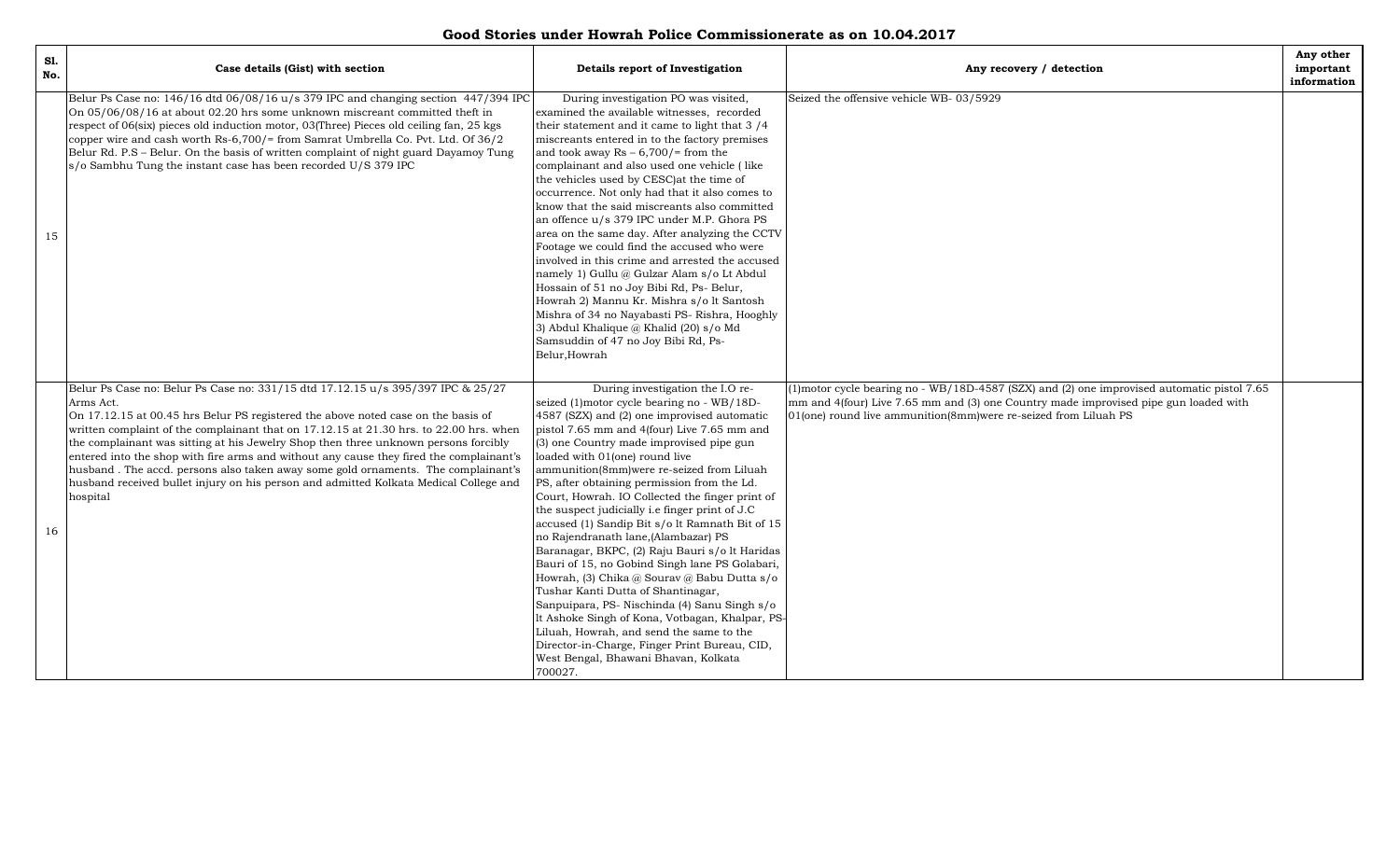| Good Stories under Howrah Police Commissionerate as on 10.04.2017 |  |  |
|-------------------------------------------------------------------|--|--|
|-------------------------------------------------------------------|--|--|

| S1.<br>No. | Case details (Gist) with section                                                                                                                                                                                                                                                                                                                                                                                                                                                                                                                                                                                                                                                                                                                            | Details report of Investigation                                                                                                                                                                                                                                                                                                                                                                                                                                                                                                                                                                                                                                                                                          | Any recovery / detection | Any other<br>important<br>information                                                                                                                                                                           |
|------------|-------------------------------------------------------------------------------------------------------------------------------------------------------------------------------------------------------------------------------------------------------------------------------------------------------------------------------------------------------------------------------------------------------------------------------------------------------------------------------------------------------------------------------------------------------------------------------------------------------------------------------------------------------------------------------------------------------------------------------------------------------------|--------------------------------------------------------------------------------------------------------------------------------------------------------------------------------------------------------------------------------------------------------------------------------------------------------------------------------------------------------------------------------------------------------------------------------------------------------------------------------------------------------------------------------------------------------------------------------------------------------------------------------------------------------------------------------------------------------------------------|--------------------------|-----------------------------------------------------------------------------------------------------------------------------------------------------------------------------------------------------------------|
| 17         | 1) One Jyoti kumari (12 yrs.) D/O Krishan @ Krishna Mohan residing at Bade Hanuman<br>Ji Mandir, Sangam, Allahabad, UP was sexually assaulted by one Raj, residing at the<br>same address. As a result she became pregnant and some how came to Howrah $R/S$ by a<br>Howrah bound train. She was recovered by Child line Howrah who shifted her to Liluah<br>SMM home as per order of CWC Liluah. On receiving the information LSI S Adhikary of<br>Women PS recorded the statement of Jyoti Kumari, based on which Women PS C/No.<br>58/15 Dt 29-10-15 U/S 376 (2)(i)IPC & 4/6/8/12 POCSO Act, 2012 registered. Jyoti<br>Kumari was diagnosed Six month pregnant during her medicolegal examination. IO of<br>the case is LSI Suravi Paul of Women PS, HPC | It is learnt that the girl along with her father<br>elder sister and brother stayed out side the<br>temple premises and earned their livelihood<br>from a small shop. One Raj a local shopkeeper<br>committed rape upon her and after disclosing<br>the fact of her pregnancy she boarded a<br>Howrah bound train to leave Allahabad.<br>However she gave birth of a female baby. On<br>her description picture of accused Raj @ Raj<br>Srivastab was drawn by CID expert and<br>accused Raj @ Raj Srivastab arrested on<br>25.08.16 from Allahabad and identified by Jyoti<br>Kumari in TI Parade. On completion of<br>Investigation C/S no: 49/16 Dt: 23.10.16 U/S<br>376(2)(i) IPC & 4/6/8/12 POCSO Act<br>submitted. | The Case was detected.   | DNA test to<br>detect<br>Biological<br>father of the<br>baby is being<br>done by CFSL<br>Kolkata. The<br>girl along with<br>her baby<br>shifted to<br><b>CWC</b><br>Allahabad as<br>per order of<br>CWC Liluah. |
| 18         | Ref: Golabari PS Case No 105/17 Dt. 12-02-17 u/s-302 IPC<br>On 12.02.17 one Jitendra Prasad, s/o- Chandreswar Prasad of 8/9, Dobson Lane, PS-<br>Golabari lodged a complaint that on 12-02-17 at about 09.00 hrs he found one unknown<br>male dead body aged about 25/26 years was lying at RB setu near Fish market under<br>Golabari PS with deep cut injury on his throat. During search, one aadhar card in the<br>name of Md. Dildar s/o- Md. Idris of word no -07, Mohonpur, Kabristhan, Mohonpur,<br>PS- Bakhri, Dist.- Begusarai, Bihar-848201 was found. He was shifted to Howrah District whom he was noticed. During all these process<br>Hospital where the attending doctor declared him dead.                                                 | During investigation extensive CCTV footages<br>were analysed under Golabari PS area. Fixed<br>up the life style of the victim & his last six<br>month's movement analysing his CDR. All the<br>persons with whom the victim was associated<br>were examined to identify the last person with<br>fixed up the person namely Md. Sikander s/o<br>Lt. Sk. Masum of Moulana Chak, PS-<br>Mojahidpur, Bhagalpur, Bihar with whom the<br>victim was arrested by Golabari PS earlier for<br>some crime. The person was interrogated who<br>confessed his guilt stating that victim got huge<br>money & for that he had committed murder of<br>him & snatched the money from the victim.                                        |                          |                                                                                                                                                                                                                 |
| 19         | Ref: Jagacha PS case No.220/16 Dt.04.11.16 U/S 365 IPC<br>On 04.11.16 one Swapna Gupta (Maity) W/O Sujit Maity D/O Shitaram Gupta of<br>Jagacha GIP Colony, PS Jagacha lodged complaint that on 02.11.16 at 17.30 hrs her<br>father Sitaram Gupta along with his car No.WB06G 9972 went to Jibantala, Ghatak<br>Pukur which was hire by four unknown persons from Santragachi Station Road parking<br>under PS Jagacha, Howrah but he did not return to home with his car. She suspected<br>that unknown miscreants kidnapped him.                                                                                                                                                                                                                          | During investigation initially collected CCTV<br>footages of the route using which the four<br>miscreants travelled with the victim from<br>Santragachi to Jibantala & Taldi where the<br>dead body was found. Later collected the<br>Latitude & longitude of the whole route for 25<br>points. Then applying the technical analysis<br>found suspected two mobile numbers whose<br>movement were found along the route of the<br>victim & also tallies with time. Then user of<br>those mobile numbers were fixed up &<br>apprehended who later disclosed their guilt &<br>also arrested other associates of this crime. All<br>were admitted their guilt. Thus detected the<br>case.                                   |                          |                                                                                                                                                                                                                 |